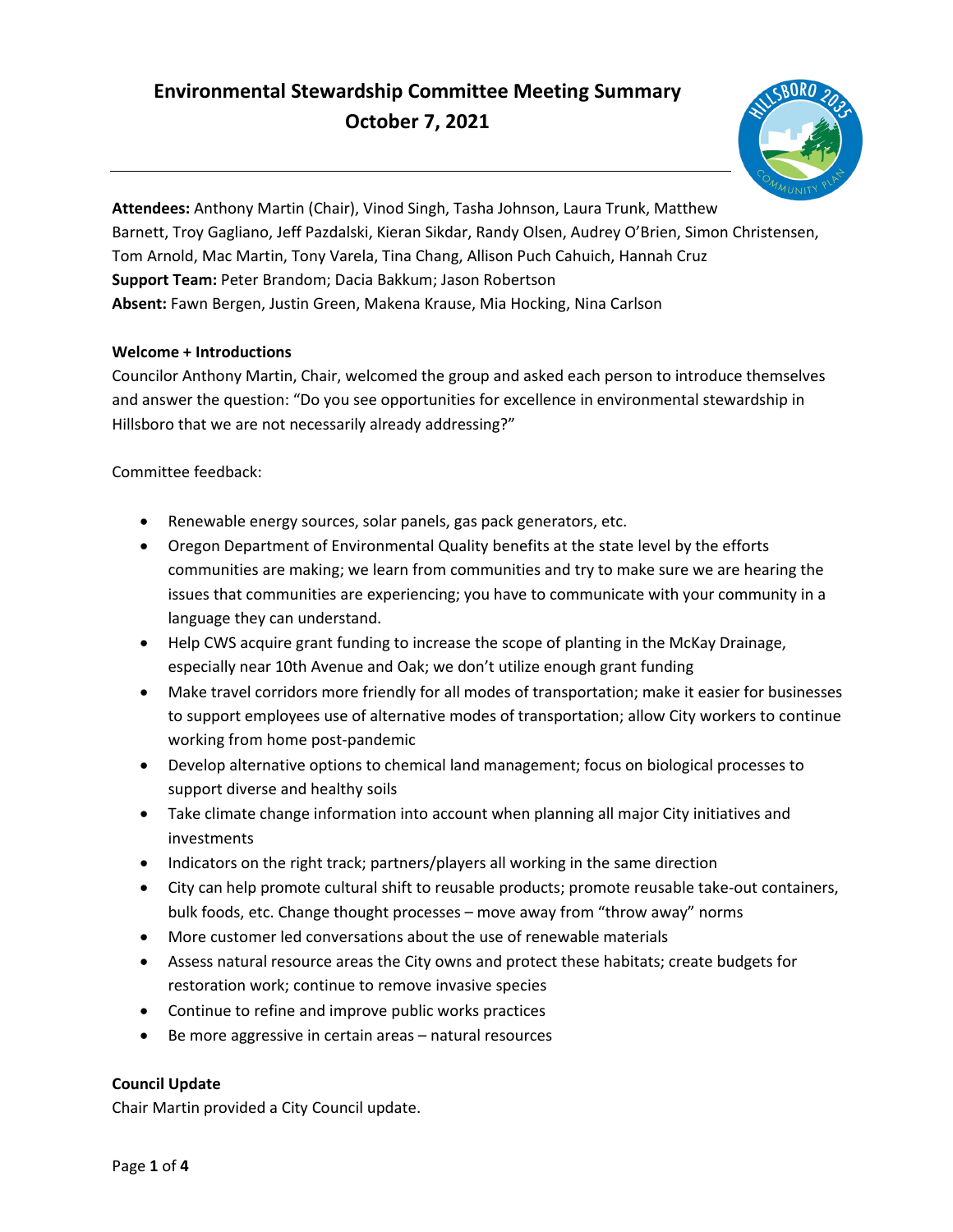- Partnered with Washington County Mental Health Response Team
- Created an Intergovernmental Agreement with the Hillsboro School District to provide school resource officers
- Implemented the Home Energy Score Program
- Created a low-income grant program to provide free Home Energy Score assessments for income qualified households
- Increased garbage rates
- US Bank building at 2nd and Main in Downtown Hillsboro will be redeveloped and may include a roof top dining area/bar
- • An assessment of how the City manages natural resources has begun under the Portland State University Center for Public Service

# **City Updates**

# Committee News

- Next ESC meeting is on December 2
- • ESC 2-year commitment; coming up on one year; will check in next year to see who would like to affirm committee members
- Simon Christensen with the City of Hillsboro Water Department will be joining the ESC in place of Kristel Griffith who is no longer with the City of Hillsboro

## City (Operations) Greenhouse Gas Reductions

- Scope 1: City fleet, natural gas, refrigerants
- Scope 2: Electricity
- Scope 3: City purchases, commutes, solid waste, other indirect sources
- • Results: Scope 1 & 2 emissions down 33% 2020 compared to 2007; note that when accounting for renewable energy credit investment to offset electricity use the reductions are 67% compared to 2007
- Results: Scope 3 emissions highly variable and much larger than scopes 1 and 2
- fuel-efficient fleet, including lower carbon content fuels, purchase of renewable energy credits • Actions include energy efficiency upgrades, stronger state energy code in new buildings, more to offset electricity use
- Volume of large construction projects impacts scope 3

## Electricity Offsets

 array being procured by PGE (Pachwáywit Fields [prounounced *Patch-Why-Wit]*, which means "sun" in the Sahaptin language of the Yakama, Warm Springs, Umatilla, and other native people • City purchases renewable energy credits (REC) to offset electricity use through PGE; new solar of our region)

## Clean Fuels Program

 • State program started in 2016, requires companies that import liquid and other fuels to voluntarily reduce the carbon intensity of fuels sold in Oregon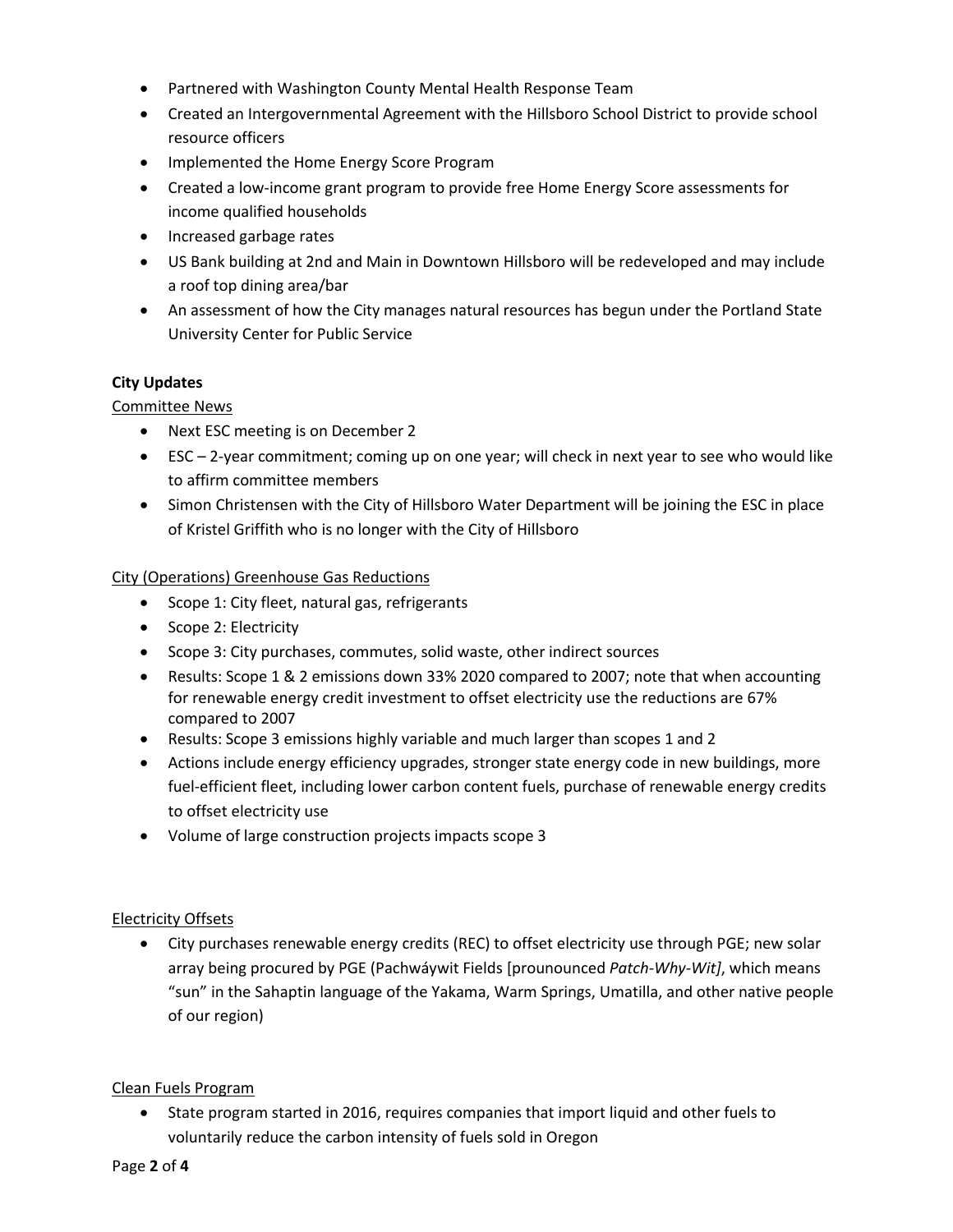# Cap and Reduce Rule and Process – Oregon Climate Protection Program

 State Department of Environmental Quality (DEQ) response to Governor's Executive Order 20-04 rules are in draft that will require providers of liquid and gaseous fuels, and large stationary emitters of greenhouse gases to reduce emissions 80% by 2050. Public comment period on the draft rule is open until 4:00pm on October 25. Links to the draft rule and ways to provide comment can be found at [https://www.oregon.gov/deq/Regulations/rulemaking/Pages/rghgcr2021.aspx.](https://www.oregon.gov/deq/Regulations/rulemaking/Pages/rghgcr2021.aspx)

# Home Energy Score Program

- • The Home Energy Score (HES) Program became effective September 1. Requires sellers of singlefamily residential homes to obtain and disclose a HES and Report prior to listing the home for sale.
- units and rentals) • Excludes some housing types (manufactured homes, mobile homes detached ADUs, stacked
- design documents and features may produce an HES and Report for multiple buildings. Most, if • Includes new construction. Homes constructed in the same geographic area and with identical not all, of the data points can be replicated from the original assessment allowing the assessor to easily produce a unique Home Energy Score and Report for each address of the remaining identical homes.
- • The City offers free HES assessments for income qualified households regardless of whether the home is being sold. Income qualified renters are also eligible with written permission from the homeowner.
- For more information visit [Hillsboro-Oregon.gov/EnergyScore](https://Hillsboro-Oregon.gov/EnergyScore)

## Energy Efficiency Grant Program

 partnership with Community Action, the City will provide an incentive of up to \$1,000 for the replacement of older, less efficient water heaters with a new heat pump water heater. The • The City has launched a local Energy Efficiency Grant for income qualified households. In grant requires a Home Energy Score assessment which will be provided through the City's HES Low Income Assistance Program.

# **Member Spotlight Concept**

Jason Robertson asked the group to think about places they'd like to tour/visit and/or topics they'd like to learn more about. Ideas include:

- YAC update
- Far West Fibers/Recology tours
- Jackson Bottom Wetlands
- DEQ Air monitoring station in Hillsboro
- Tualatin Valley Waste Recovery/Hillsboro Landfill
- Clean Water Services Rock Creek Wastewater Treatment Plant
- Fern Hill Wastewater Treatment Plant
- Water reuse irrigation systems
- Bee City USA Program
- R&D Plastics